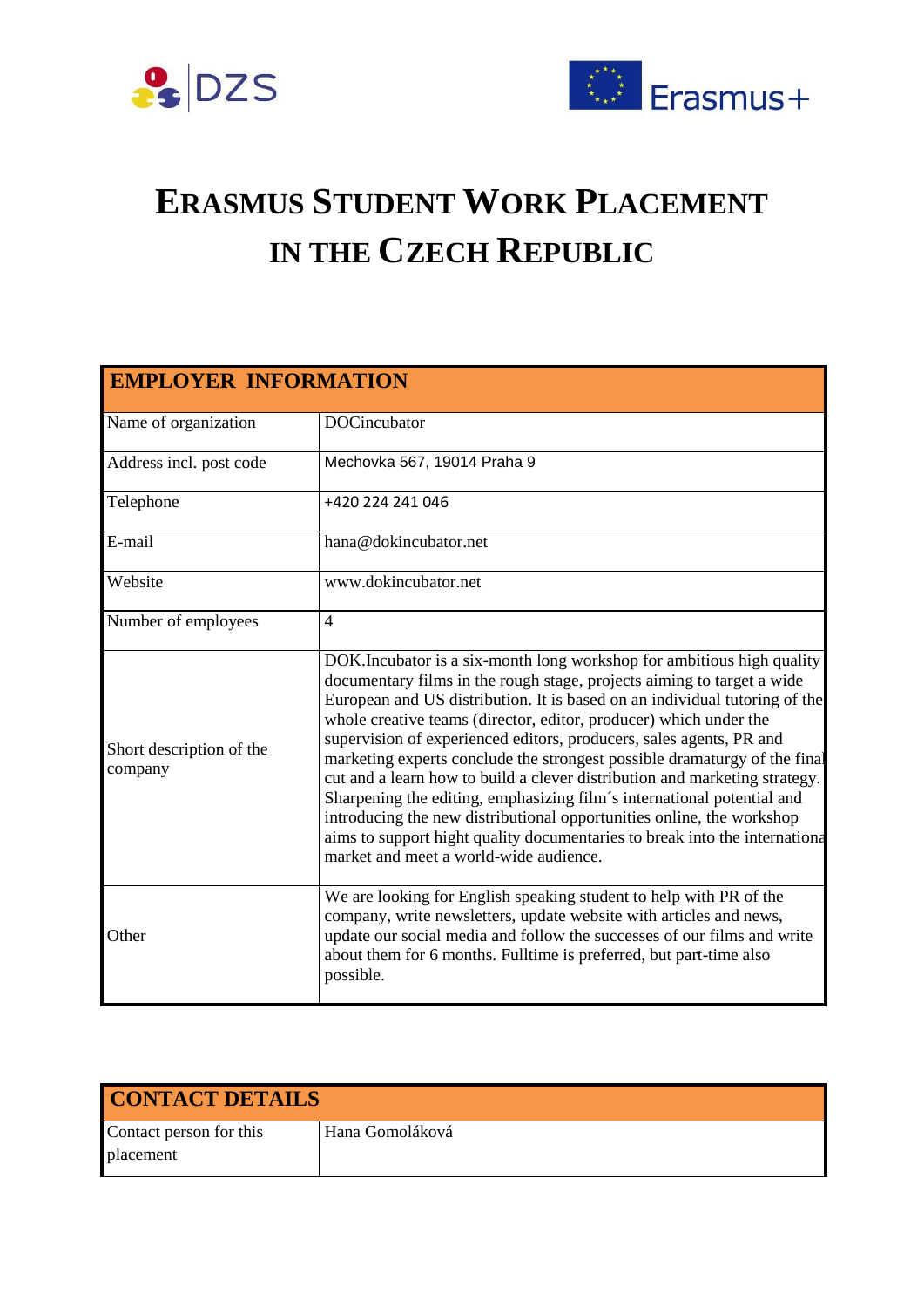



| Department and designation / | Project Manager       |
|------------------------------|-----------------------|
| job title                    |                       |
| Direct telephone number      | +420 732 335 092      |
| E-mail address               | Hana@dokincubator.net |

| <b>PLACEMENT INFORMATION</b> |                                                                                                                     |  |
|------------------------------|---------------------------------------------------------------------------------------------------------------------|--|
| Department / Function        | PR, promotion, marketing                                                                                            |  |
| Description of activities    | PR, promotion, marketing, social media, creating and sending<br>newsletters to partner network, help with database. |  |
| Location                     | Prague                                                                                                              |  |
| Duration                     | 6-month long internship - ASAP                                                                                      |  |
| Working hours per week       | Preferably 40                                                                                                       |  |
| Accommodation                | We do not provide accommodation                                                                                     |  |
| Details of financial and "in | To be discussed?                                                                                                    |  |
| kind" support to be provided |                                                                                                                     |  |
| Other                        |                                                                                                                     |  |

| <b>COMPETENCES, SKILLS and EXPERIENCE REQUIREMENTS</b> |                                                                                                                                                                                                                        |  |
|--------------------------------------------------------|------------------------------------------------------------------------------------------------------------------------------------------------------------------------------------------------------------------------|--|
| Languages and level of<br>competence required          | English (level B2/C1), some work experience welcome, interest in PR<br>and film required.                                                                                                                              |  |
| Computer skills and level of<br>skills required        | Basic user level of Mac or Windows, knowledge of social media, writing<br>skills required (can be a journalism student for example).                                                                                   |  |
| Drivers license                                        | Welcome but not necessary                                                                                                                                                                                              |  |
| Other                                                  | We are looking for someone responsible to join our small team in the<br>office as well as two workshops to help with PR there as well - the first<br>one $2 - 9$ September, therefore we are looking for someone ASAP. |  |